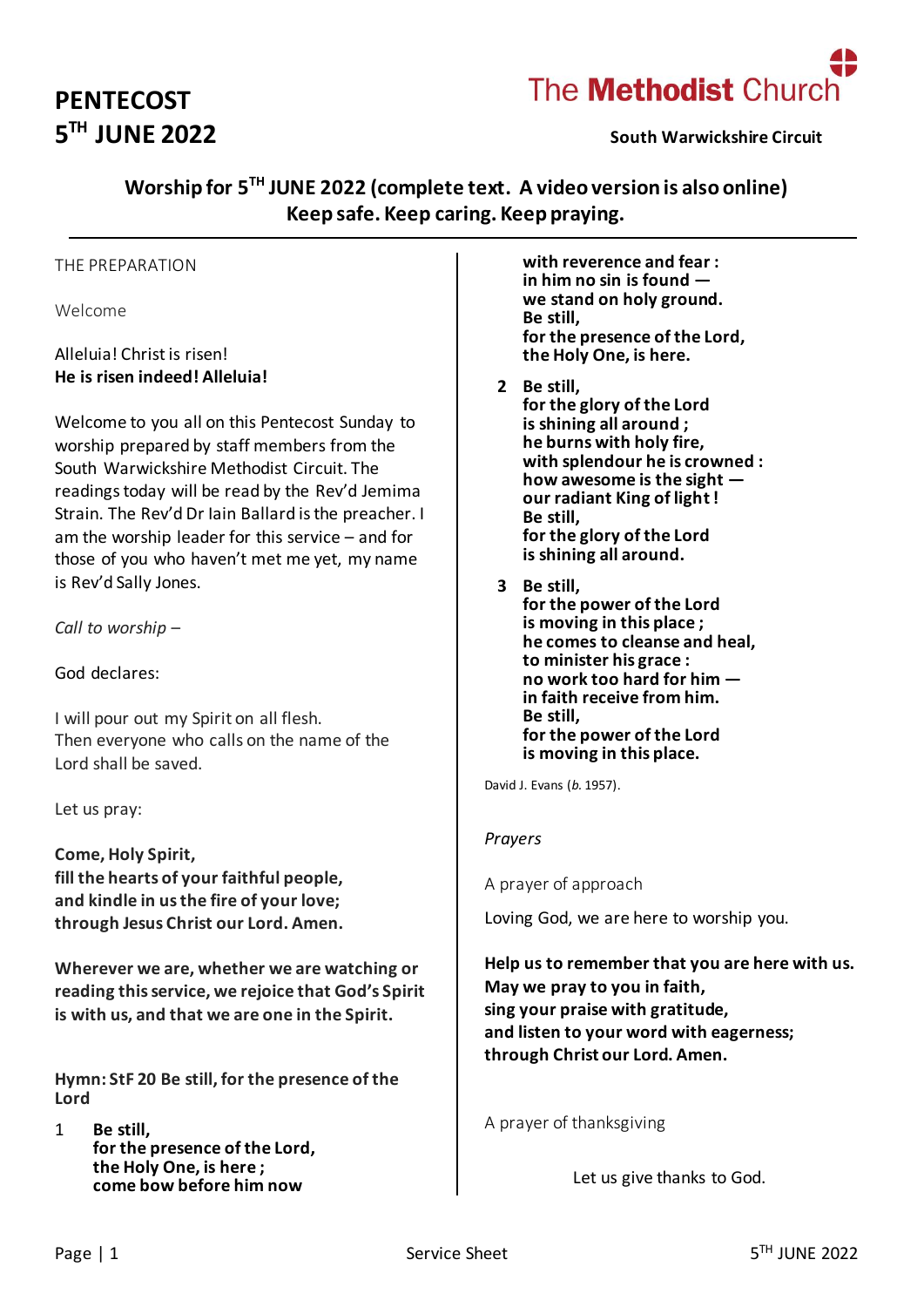For the love of our Father, the Maker of all, the giver of all good things: let us bless the Lord.

#### **Thanks be to God.**

For the world's beauty and the changing seasons, and for the life that we have been given: let us bless the Lord. **Thanks be to God.**

For Jesus Christ our Saviour, who lived and worked among us: let us bless the Lord. **Thanks be to God.**

For his suffering and death on the cross and his resurrection to new life: let us bless the Lord. **Thanks be to God.**

For his rule over all things and his presence in the world: let us bless the Lord.

#### **Thanks be to God.**

For the Holy Spirit, the giver of life, who teaches and guides us: let us bless the Lord. **Thanks be to God.**

For the grace of the Spirit in the work of the Church and the life of the world: let us bless the Lord. **Thanks be to God. Amen.**

#### A prayer of confession

Let us confess our sins.

*Silence*

Loving God,

**we have sinned against you in what we have thought, said and done. We have not loved you with our** 

**whole heart; we have not loved our neighbours as ourselves. We are truly sorry and turn away from what is wrong.**

**Forgive us for the sake of your Son, Jesus Christ our Lord. Amen.**

*Silence*

Assurance of forgiveness

Christ Jesus came into the world to save sinners. This is his gracious word: 'Your sins are forgiven.'

#### **Amen. Thanks be to God.**

#### **Hymn: StF 370 Breathe on me, Breath of God**

- 1 **Breathe on me, Breath of God ; fill me with life anew, that I may love what thou dost love, and do what thou wouldst do.**
- **2 Breathe on me, Breath of God, until my heart is pure, until with thee I will one will, to do and to endure.**
- **3 Breathe on me, Breath of God, till I am wholly thine, until this earthly part of me glows with thy fire divine.**
- **4 Breathe on me, Breath of God ; so shall I never die, but live with thee the perfect life of thine eternity.**

Edwin Hatch (1835–1889)

#### THE MINISTRY OF THE WORD

New Testament Reading Acts 2:1-21

The Coming of the Holy Spirit

When the day of Pentecost had come, they were all together in one place. And suddenly from heaven there came a sound like the rush of a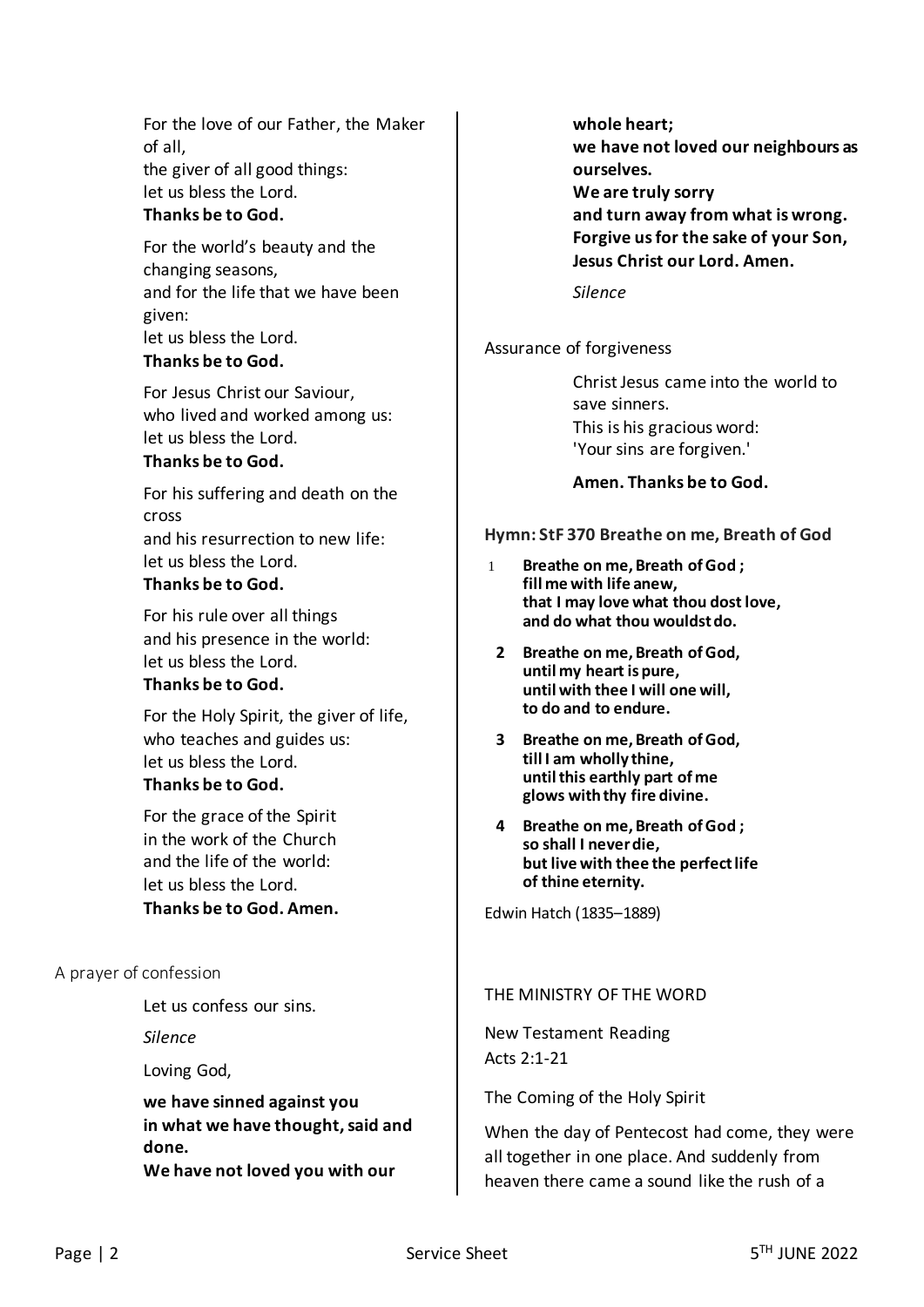violent wind, and it filled the entire house where they were sitting. Divided tongues, as of fire, appeared among them, and a tongue rested on each of them. All of them were filled with the Holy Spirit and began to speak in other languages, as the Spirit gave them ability.

Now there were devout Jews from every nation under heaven living in Jerusalem. And at this sound the crowd gathered and was bewildered, because each one heard them speaking in the native language of each. Amazed and astonished, they asked, 'Are not all these who are speaking Galileans? And how is it that we hear, each of us, in our own native language? Parthians, Medes, Elamites, and residents of Mesopotamia, Judea and Cappadocia, Pontus and Asia, Phrygia and Pamphylia, Egypt and the parts of Libya belonging to Cyrene, and visitors from Rome, both Jews and proselytes, Cretans and Arabs—in our own languages we hear them speaking about God's deeds of power.' All were amazed and perplexed, saying to one another, 'What does this mean?' But others sneered and said, 'They are filled with new wine.'

### Peter Addresses the Crowd

But Peter, standing with the eleven, raised his voice and addressed them: 'Men of Judea and all who live in Jerusalem, let this be known to you, and listen to what I say. Indeed, these are not drunk, as you suppose, for it is only nine o'clock in the morning. No, this is what was spoken through the prophet Joel:

"In the last days it will be, God declares, that I will pour out my Spirit upon all flesh,

 and your sons and your daughters shall prophesy,

and your young men shall see visions,

 and your old men shall dream dreams. Even upon my slaves, both men and women, in those days I will pour out my Spirit; and they shall prophesy.

And I will show portents in the heaven above

 and signs on the earth below, blood, and fire, and smoky mist. The sun shall be turned to darkness and the moon to blood, before the coming of the Lord's great and

glorious day.

Then everyone who calls on the name of the Lord shall be saved."

Ephesians 5:8-20

For once you were darkness, but now in the Lord you are light. Live as children of light— for the fruit of the light is found in all that is good and right and true. Try to find out what is pleasing to the Lord. Take no part in the unfruitful works of darkness, but instead expose them. For it is shameful even to mention what such people do secretly; but everything exposed by the light becomes visible, for everything that becomes visible is light. Therefore it says,

'Sleeper, awake! Rise from the dead, and Christ will shine on you.'

Be careful then how you live, not as unwise people but as wise, making the most of the time, because the days are evil. So do not be foolish, but understand what the will of the Lord is. Do not get drunk with wine, for that is debauchery; but be filled with the Spirit, as you sing psalms and hymns and spiritual songs among yourselves, singing and making melody to the Lord in your hearts, giving thanks to God the Father at all times and for everything in the name of our Lord Jesus Christ.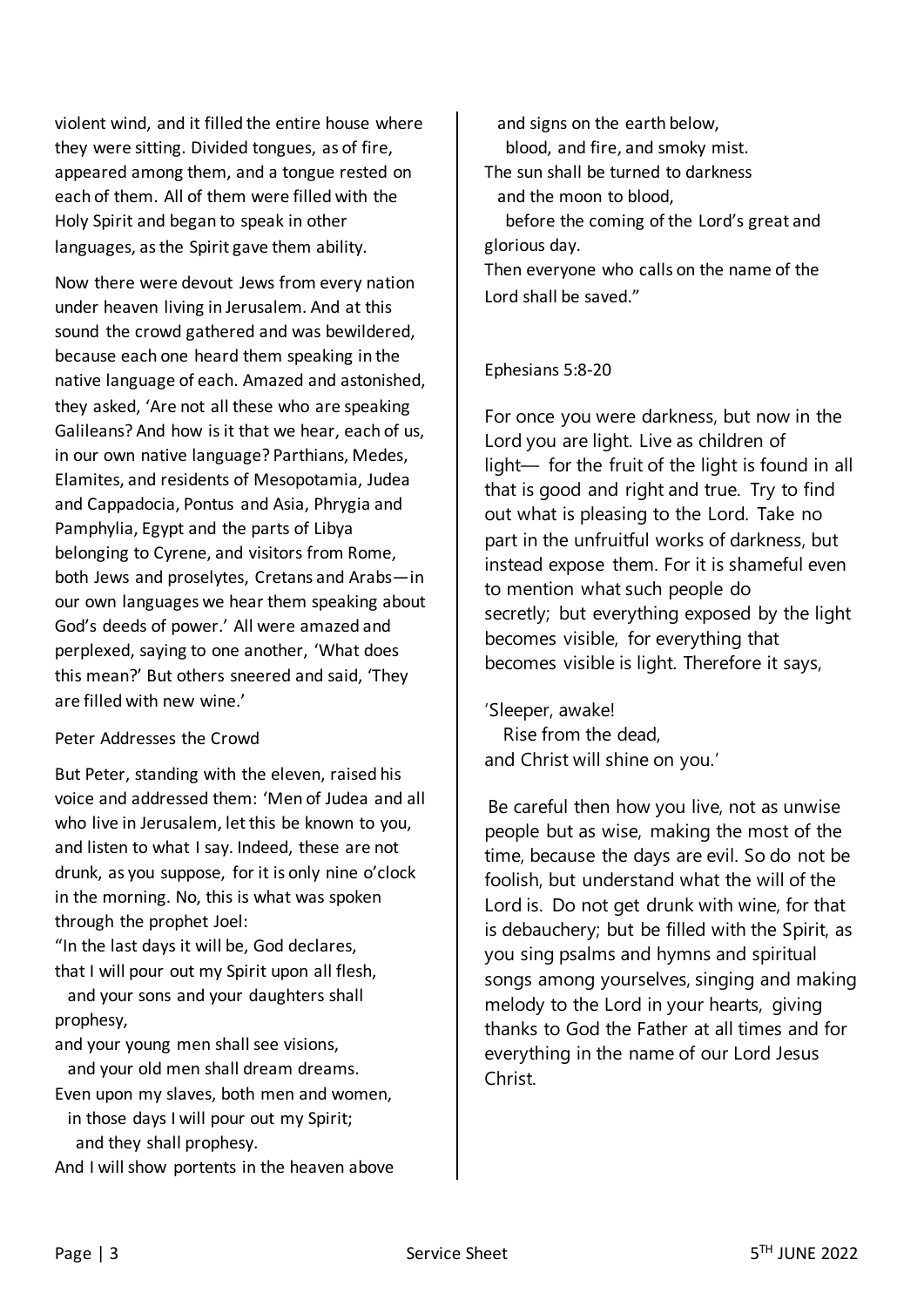#### **Hymn: StF 89 Strength will rise**

St**rength will rise as we wait upon the Lord, we will wait upon the Lord, we will wait upon the Lord. Strength will rise as we wait upon the Lord, we will wait upon the Lord, we will wait upon the Lord.**

**Our God, you reign forever. Our hope, our strong deliverer.**

*You are the everlasting God, the everlasting God. You do not faint, you won't grow weary. You're the defender of the weak, you comfort those in need ; you lift us up on wings like eagles.*

Brenton Brown and Ken Riley

#### Sermon

I am not a morning person and so I'd much rather work late at night and sleep in rather than wake early. If woken too early I will spend the rest of the day with a headache, longing to go back to sleep. In my previous life I always had to tell the Registrars that if they needed to call me at night then there was a risk that I simply wouldn't make sense. If that happened, put the phone down wait a few moments and then call me back. That way they knew that I would be awake and able to give good advice or get in the car and get to them quickly.

In the Letter to the Ephesians Paul extols them to wake up. This is not a call to wake up from a lay in or the familiar chimes of an alarm clock. But instead a call to wake up from the dead. This is not from the death which marks the end of life, but that the person is in effect dead because they haven't been filled by the Holy Spirit. They are dead because they aren't yet alive.

Christ died for us at Easter. In his death he brough about salvation for all of humanity. This could be thought of as a corporate salvation which brings about the possibility of an eternity with God. At Pentecost the Holy Spirit entered

each of the disciples. This brings with it the personal element of salvation. God present within our very beings, within our souls. For some in the church this is a difficult concept, not because they do not believe in the Holy Spirit or in salvation but because they haven't experienced the Spirit for themselves.

I remember a few years ago hearing an explanation for how the Holy Spirit is experienced by different people. It is rather than the burner for a heating boiler. For some that burner goes at full strength, it quickly heats the water and then turns off again. For these people (and you might be one of them) the Spirit comes with a flash and brings about instantaneous change in the persons life. Often these people come with a story of how God changed them. For many this is not their experience of how the Spirit works. Instead their experience is more like the pilot light. A constant glow that is often or always present. Just as with anything which is always there it can be easily missed or overlooked. When experienced this way the changes wrought by the Spirit can often be slower, more medium term. That doesn't make this presence any less important or significant in the life of the believer. It is my experience that most Christians fall into this second category, yet they are still Spirit filled followers of Christ.

What matters is not how you experience the Spirit, but that you are being changed by the Spirit. Paul continues by advising the people how they should spend their time, the sort of lives they should lead. He compares wise to unwise; foolish to understanding; drunk or filled with the Spirit. Once awoken by Christ we have choice in how we live our lives. We can choose to live them for Christ or we can waste them by living foolishly. Living as wise people we live as people who are constantly giving thanks to God. This is achieved through constantly worshiping God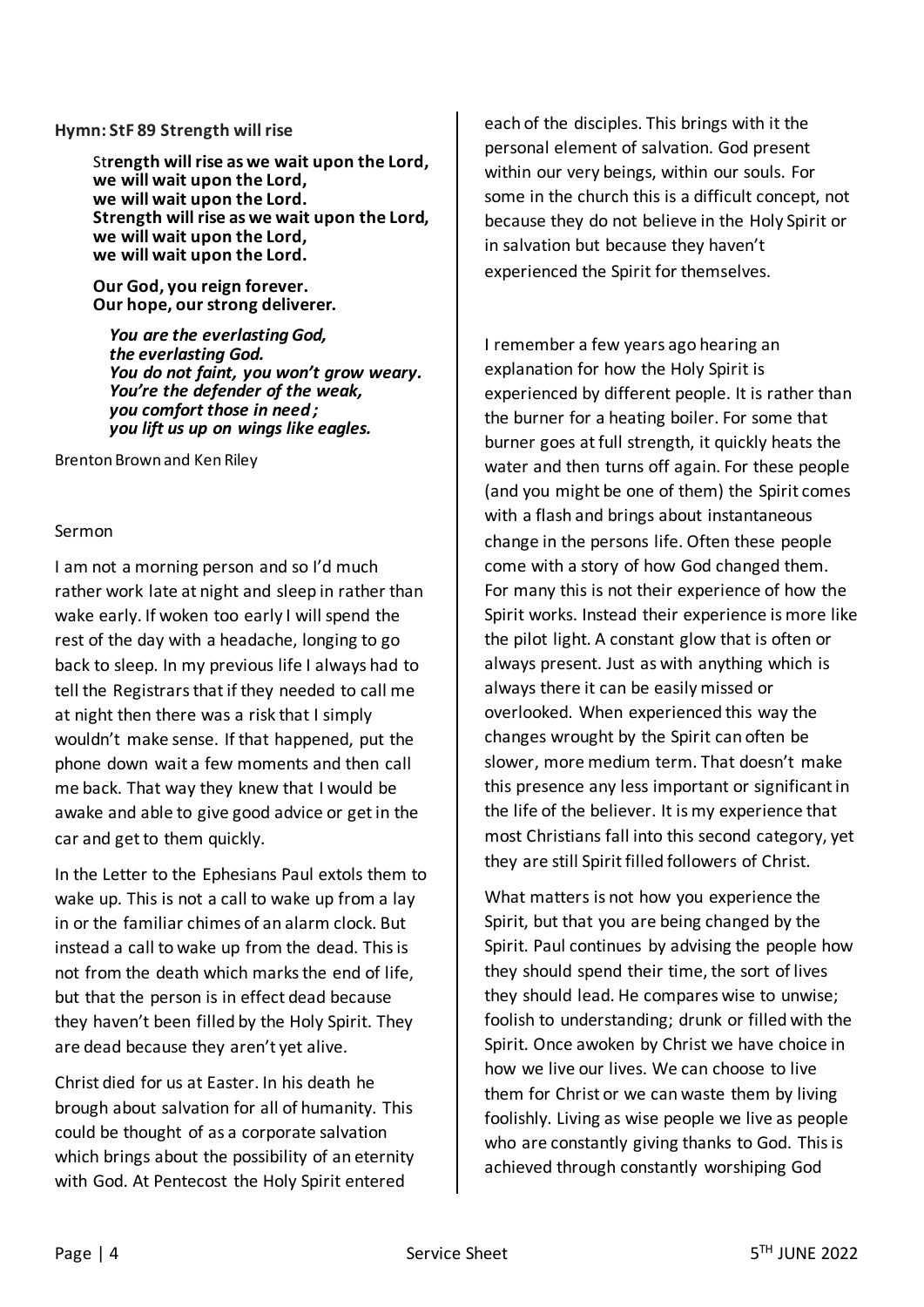with our very lives. The NRSV translates the word, 'eucharistia' as, 'giving thanks'. If we have been made alive then we need to give thanks to the one who has brought about our salvation. Interestingly this is the same word used by some to mean Holy Communion (Eucharist), living in union with God.

As we move further away from the pandemic phase of Covid it feels like many are tired or have fallen asleep. The last two years of change and constant anxiety have taken their toll on us. Our being unable to meet for corporate worship, to disciple one another, to tell our stories or to undertake life giving mission has left us tired, or even fast asleep.

It is time for us to wake up to find life again, to be filled with the Holy Spirit. The first step towards this is for us to open our eyes, rise and search for Jesus whose love with shine in our lives. It is through choosing to live our lives as worship that we will find ourselves drawn closer and closer to Christ. It is then that we will experience again the presence of the Holy Spirit in our lives. Not that the Spirit hasn't been present, but we have been asleep and therefore blind to its work. Even when we have been awake we have often forgotten what it is to be the children of God and so have neglected the means of grace thus starving the Spirit of its much needed fuel, our discipleship. I encourage you this Pentecost to use your time wisely, to pray and seek the face of God that you too might be made alive in Christ in the power of God's Holy Spirit.

Wake up sleep, wake up!

### **Hymn: StF 404 God's spirit is in my heart**

 **1 God's spirit is in my heart ; he has called me and set me apart. This is what I have to do, what I have to do :** *He sent me to give the good news to the poor,*

*tell prisoners that they are prisoners no more,*

*tell blind people that they can see, and set the down-trodden free, and go tell everyone the news that the kingdom of God has* 

*come ;*

*and go tell everyone the news that God's kingdom has come.*

- **2 Just as the Father sent me, so I'm sending you out to be my witness throughout the world the whole of the world :**
- **3 Don't carry a load in your pack ; you don't need two shirts on your back ; God's workers can earn their own keep can earn their own keep :**
- **4 Don't worry what you have to say ; don't worry, because on that day God's spirit will speak in your heart will speak in your heart :**

v. 1 and refrain Alan T. Dale (1902–1979) vv. 2-4 Hubert Richards (*b.* 1921)

THE RESPONSE

Prayers of intercession

Holy Spirit, We hold those words before you.

Holy, life-giving Spirit,

without your power, we are powerless. without your help, we are helpless. without your voice, we are silent.

So today we pray for:

a new anointing of your power,

a fresh outpouring of your help,

a new vocabulary that speaks of love and hope.

Send your power, that we might be empowered: so that we are not just passive observers, but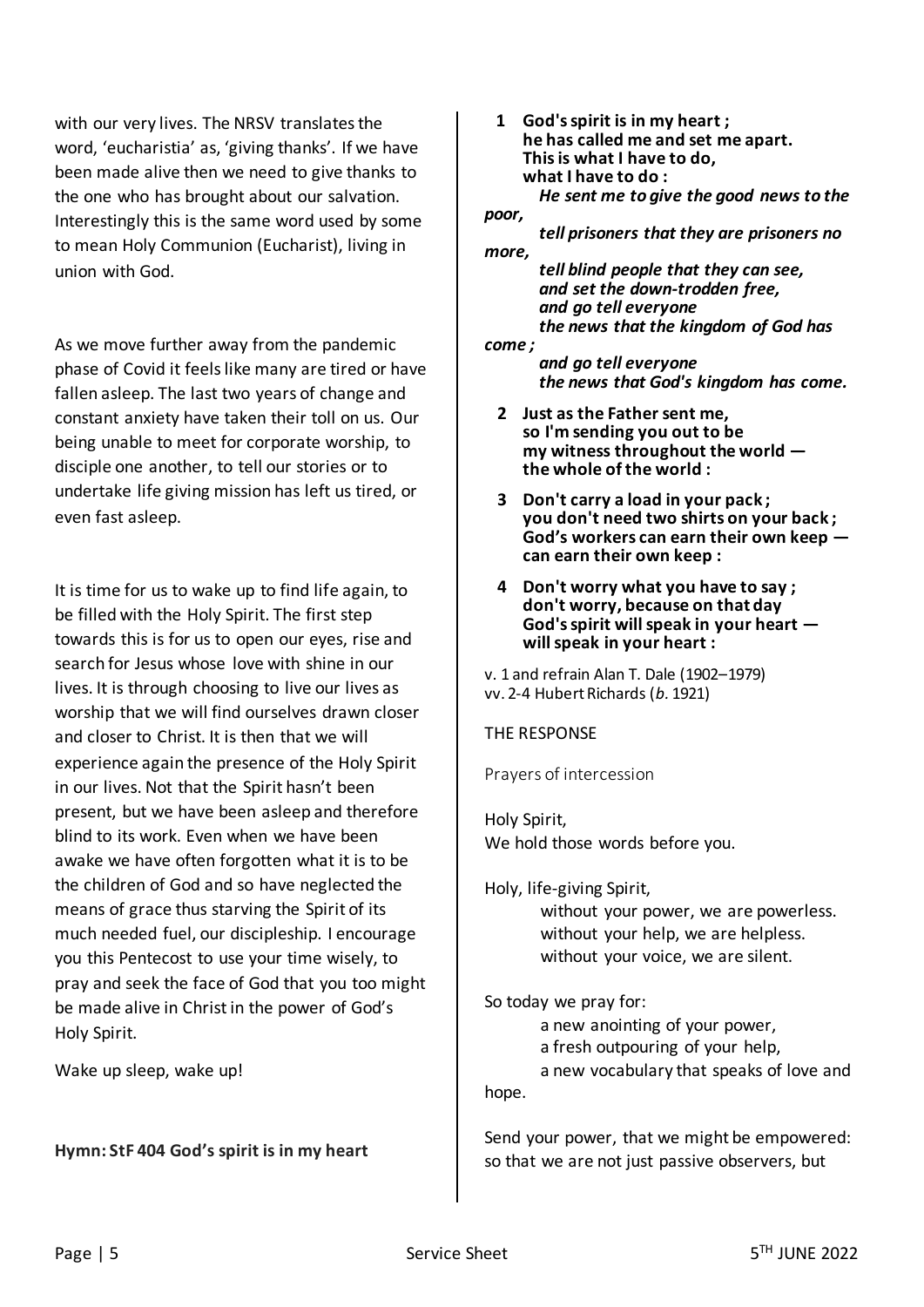active agents in your purposes for the good of all humankind.

We pray your power, your help, your voice for victims of oppression and injustice, of war and conflict, of modern slavery and domestic violence.

> for all who are treated unfairly due to race, gender, sexuality, disability or perceived disability, status, or beliefs

for all who are seeking to slow the rise in global warming.

We pray for the Methodist Church in the South Warwickshire Circuit.

Holy Spirit, show us where you would have us take action, or help, or speak. Give us boldness and courage in these uncertain days. Let everything we do be done in love.

We offer this prayer in the precious name of Jesus, our risen Saviour.

**Amen.**

The Lord's Prayer

We say the Lord's prayer:

**Our Father who art in heaven hallowed be thy name; thy kingdom come, thy will be done, on earth asit is in heaven. Give us this day our daily bread. And forgive us our trespasses, as we forgive those who trespass against us. And lead us not into temptation; but deliver usfrom evil. For thine is the kingdom, the power and the glory, for ever and ever. Amen**

**Hym:-** O **God of burning, cleansing flame**

- **O God of burning cleansing flame Send the fire! Your blood-bought gift today we claim Send the fire today! Look down and see this waiting host And send the promised Holy Ghost We need another Pentecost! Send the fire today! Send the fire today!**
- **God of Elijah hear our cry Send the fire! And make us fit to live or die Send the fire today! To burn up every trace of sin To bring the light and glory in The revolution now begin! Send the fire today! Send the fire today!**
- **It's fire we want for fire we plead Send the fire! The fire will meet our every need Send the fire today! For strength to always do what's right For grace to conquer in the fight For power to walk the world in white Send the fire today! Send the fire today!**

**To make our weak hearts strong and brave Send the fire! To live a dying world to save Send the fire today!**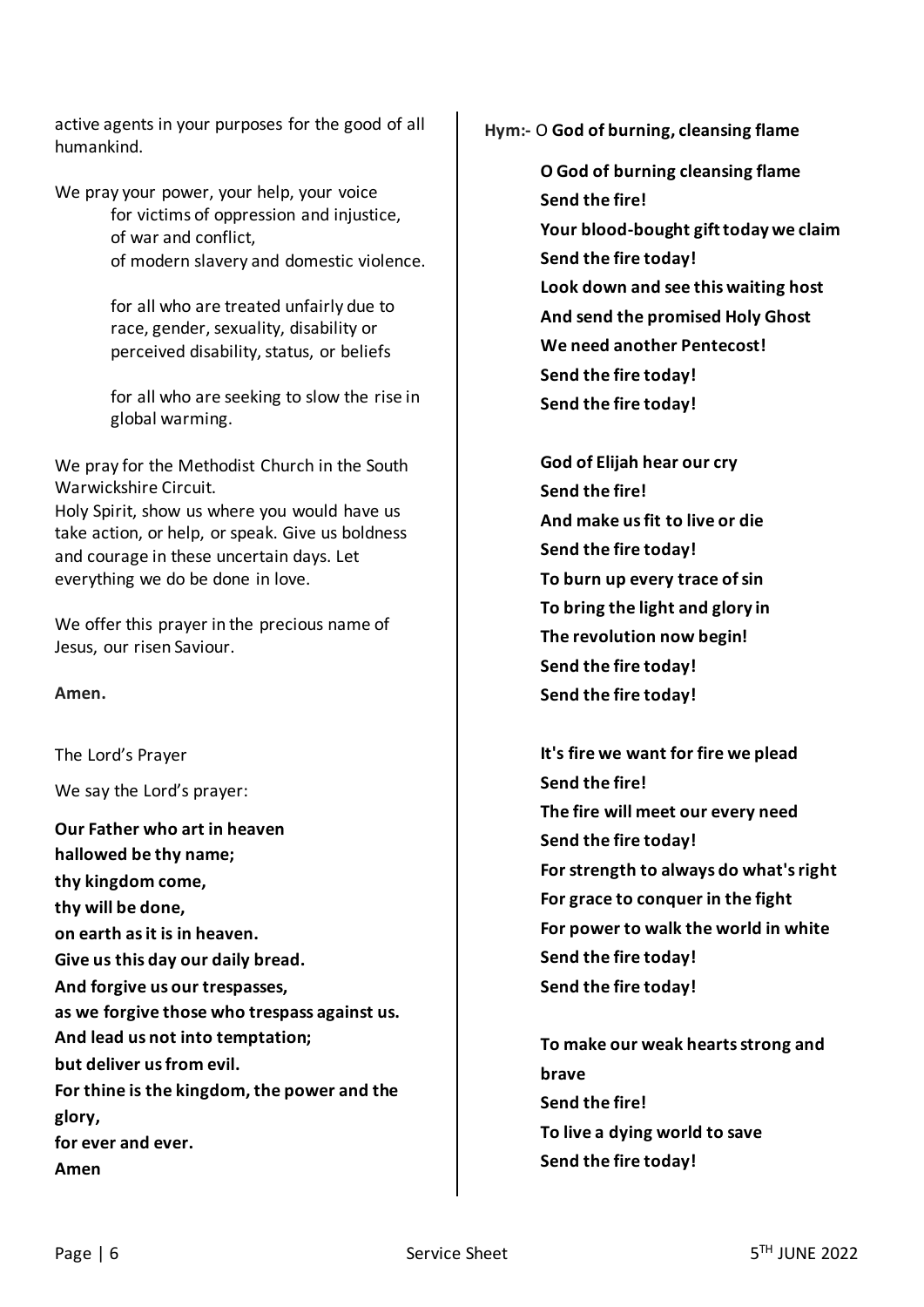**Oh see us on Your altar lay We give our lives to You today So crown the offering now we pray Send the fire today! Send the fire today!**

© Kingsway Music

THE DISMISSAL

Prayer & blessing

**The love of the Father enfold you, the wisdom of the Son enlighten you, the fire of the Spirit enflame you; and the blessing of God, the Three in One, be upon you and abide with you now and for ever. Amen.**

Go in peace to love and serve the Lord. **In the name of Christ. Amen.**